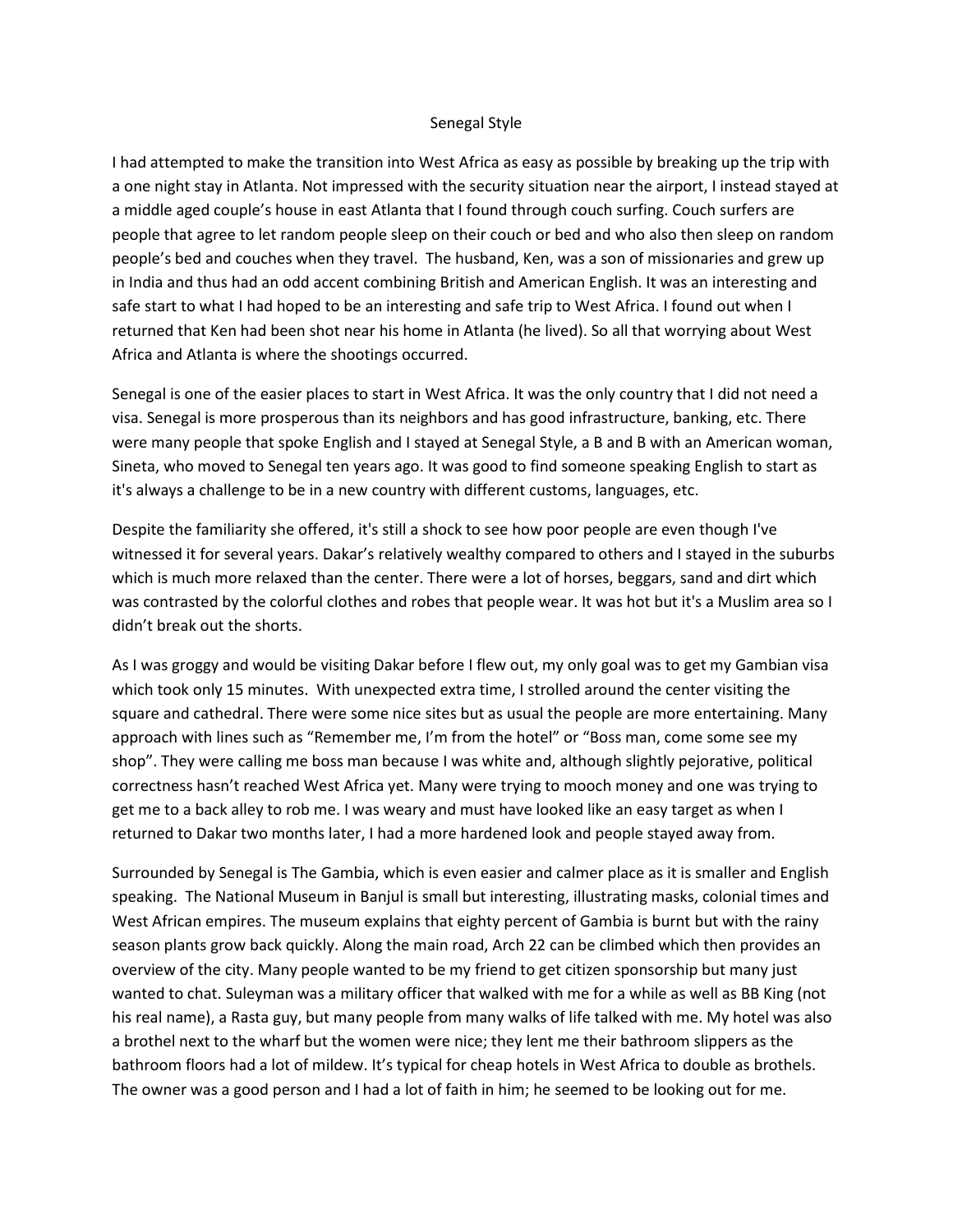Touring the city, people ask "Are you OK?" or "How are you feeling?" which makes more sense than "How are you doing?" and the females that like you say "We will link". There is good food in the city including a rice pudding coconut drink, called chare, as well as shrimp and other seafood.

There are a number of places to visit close to the capital. Bakau has a crocodile farm with the crocs out in the open; I almost stepped on one. I petted a croc and even though they are docile it's still an unnatural feeling. There is a nearby fertility pool whose water is supposed to help humans who bath in it get pregnant. Close to the crocodile farm is a small museum with African masks such as the fang bond and a red mask with horns and musical instruments such as



the kora which is a stringed instrument that appears to be made out of a gourd. Another area in the museum is dedicated to those who led the resistance to British colonialism. In the city there is also a colorful botanical garden with bright flowers. In Bakau, there is a beach which is why most tourists stay here. While lying on the beach, many locals came up to me and told me their life story in hopes of companionship, sponsorship or money. "I could only go to school until 11<sup>th</sup> grade. My father died so I had to stop and work for the family. Now I am taking computer classes for two hours on Monday, Tuesday and Wednesday."

Serekunda is another suburb, which has a beach but also the embassies. The embassy for Bissau had moved from central Banjul to Serekunda but someone on the street wrote instructions: take the Serekunda minivan, get off at the petrol station and then walk to the old cinema, nearby is the Guinea-Bissau Embassy. Somehow I found it. I returned to Banjul and got the Sierra Leone visa. The female embassy director in her air conditioned room asked some somewhat obtrusive questions, "Why are you going to the Guineas, why don't you fly to Freetown, how long have you been a teacher?"

Much like Alex Haley I went to Jufureh, which is where he went to find his roots inspiring the book, *Roots*. I met the eighth and ninth generation removed from Kunta Kinta who is the basis of the book. One of the girls from the ninth generation I think was interested in me, but they were all accommodating. I wouldn't like tourists visiting my house, but they seemed okay with it. The little village includes a museum about the slave trade; about six percent of African slaves came from this area. A small fourteenth century Portuguese church still stands near the museum and James Island, where the